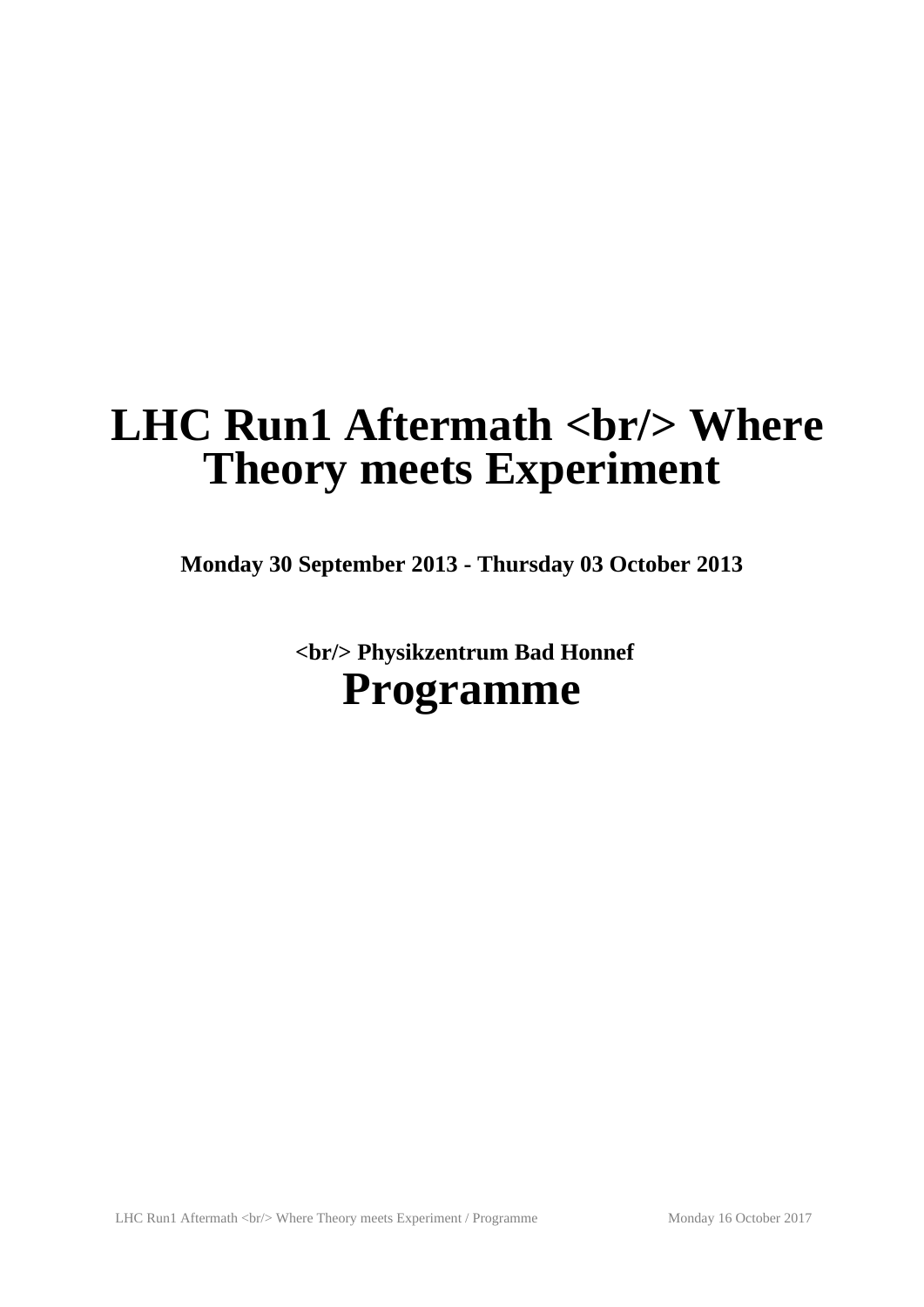# **Table of contents**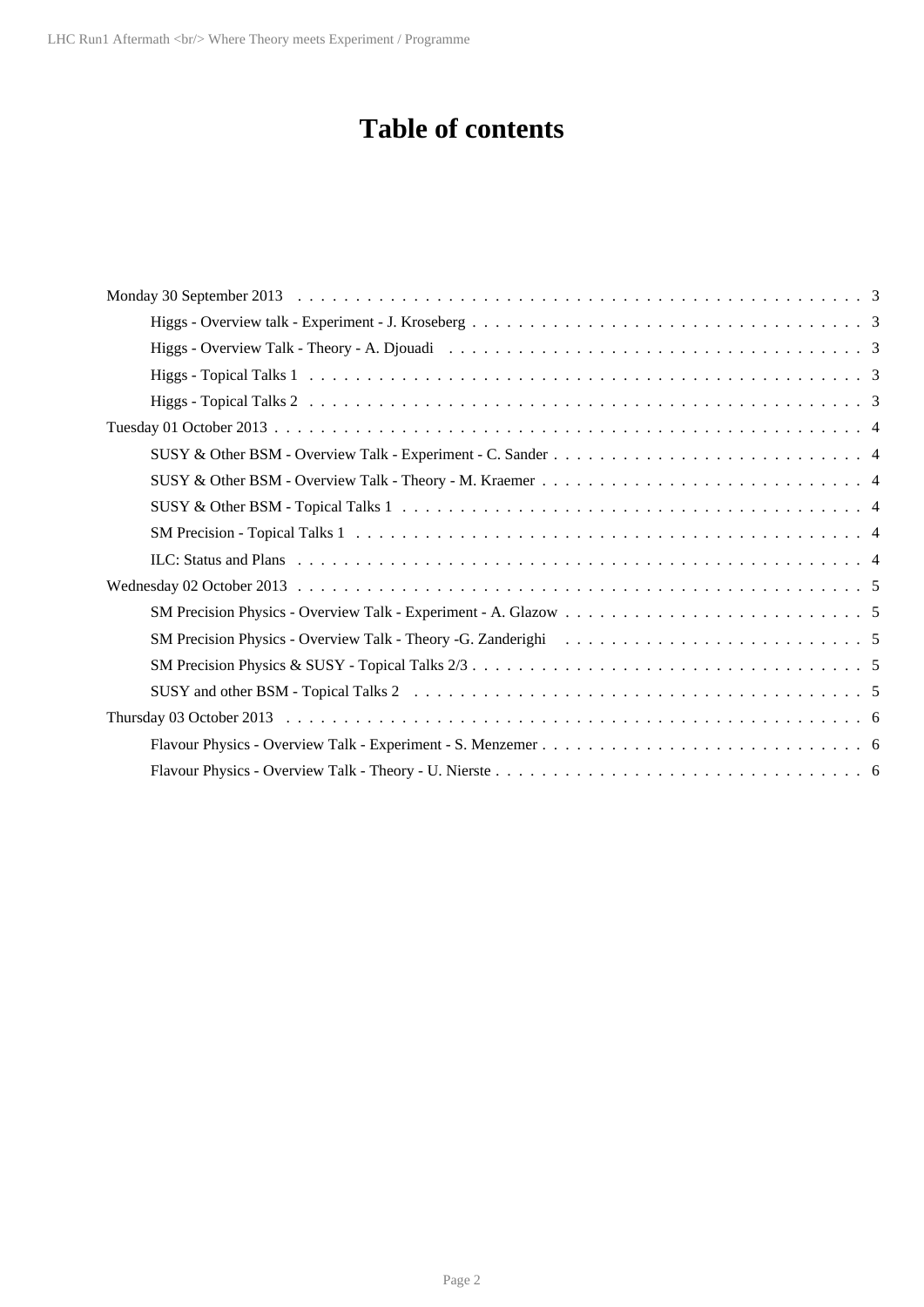# **Monday 30 September 2013**

### **Higgs - Overview talk - Experiment - J. Kroseberg - (09:00-10:30)**

| time [id] title                                         | presenter          |
|---------------------------------------------------------|--------------------|
| $\vert$ 09:00 $\vert$ [0] Higgs - Overview - Experiment | KROSEBERG, Juergen |

#### **Higgs - Overview Talk - Theory - A. Djouadi - (10:45-12:15)**

| time [id] title                                     | presenter            |
|-----------------------------------------------------|----------------------|
| $\vert$ 10:45 $\vert$ [1] Higgs - Overview - Theory | Prof. DJOUADI, Abdel |

#### **Higgs - Topical Talks 1 - (13:30-15:30)**

| time [id] title                                                          | presenter              |
|--------------------------------------------------------------------------|------------------------|
| 13:30 [9] New Physics and the Higgs                                      | Mr. KNOCHEL, Alexander |
| $\vert$ 14:10 $\vert$ 16] Probing the nature of the Higgs-gluon coupling | Mr. NEUMANN, Tobias    |
| 14:50 $\vert$ 19] Testing models of new physics with Higgs Signals       | STEFANIAK, Tim         |

### **Higgs - Topical Talks 2 - (16:00-17:30)**

| time [id] title                                                                  | presenter              |
|----------------------------------------------------------------------------------|------------------------|
| 16:00 [12] Higgs Strahlung at the LHC in the 2-Higgs-Doublet Model               | ZIRKE, Tom             |
| $\parallel$ 16:45 [10] The 2HDM of type III and the MSSM in the decoupling limit | Mr. CRIVELLIN, Andreas |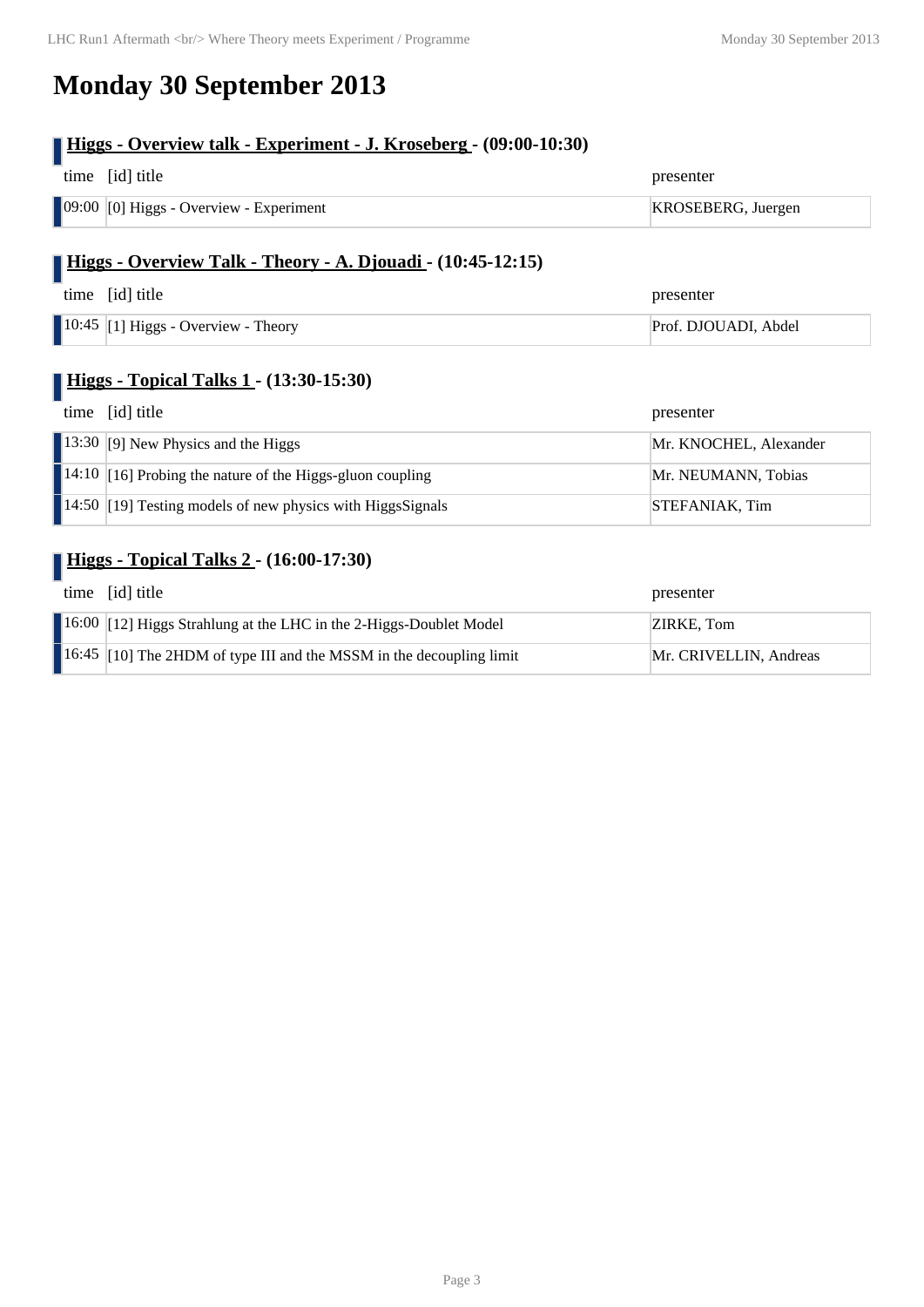## **Tuesday 01 October 2013**

### **SUSY & Other BSM - Overview Talk - Experiment - C. Sander - (09:00-10:30)**

| time [id] title                                               | presenter                |
|---------------------------------------------------------------|--------------------------|
| $\blacksquare$ 09:00 [2] SUSY & Other BSM - Overview - Theory | <b>SANDER, Christian</b> |

#### **SUSY & Other BSM - Overview Talk - Theory - M. Kraemer - (10:45-12:15)**

| time [id] title                                        | presenter              |
|--------------------------------------------------------|------------------------|
| 10:45 $\vert$ [3] SUSY & Other BSM - Overview - Theory | Prof. KRAEMER, Michael |

#### **SUSY & Other BSM - Topical Talks 1 - (13:30-15:30)**

| time [id] title                                                                  | presenter             |
|----------------------------------------------------------------------------------|-----------------------|
| 13:30 [21] Hidden Susy from precision gauge unification                          |                       |
| 14:10 [20] Determination of the CMSSM Parameters with Neural Networks at the LHC | Mr. BORNHAUSER, Nicki |
| $\blacksquare$ 14:50 [14] Constrained SUSY after the Higgs discovery             | SARRAZIN, Bjoern      |

#### **SM Precision - Topical Talks 1 - (16:00-16:40)**

| time [id] title                                                                                                          | presenter |
|--------------------------------------------------------------------------------------------------------------------------|-----------|
| 16:00 [17] Status and prospects of the electroweak fit of the SM with Gfitter after the Higgs KOGLER, Roman<br>discovery |           |

#### **ILC: Status and Plans - (16:40-18:00)**

| time [id] title                    | presenter       |
|------------------------------------|-----------------|
| $16:40$ [18] ILC: Status and Plans | Dr. LIST, Benno |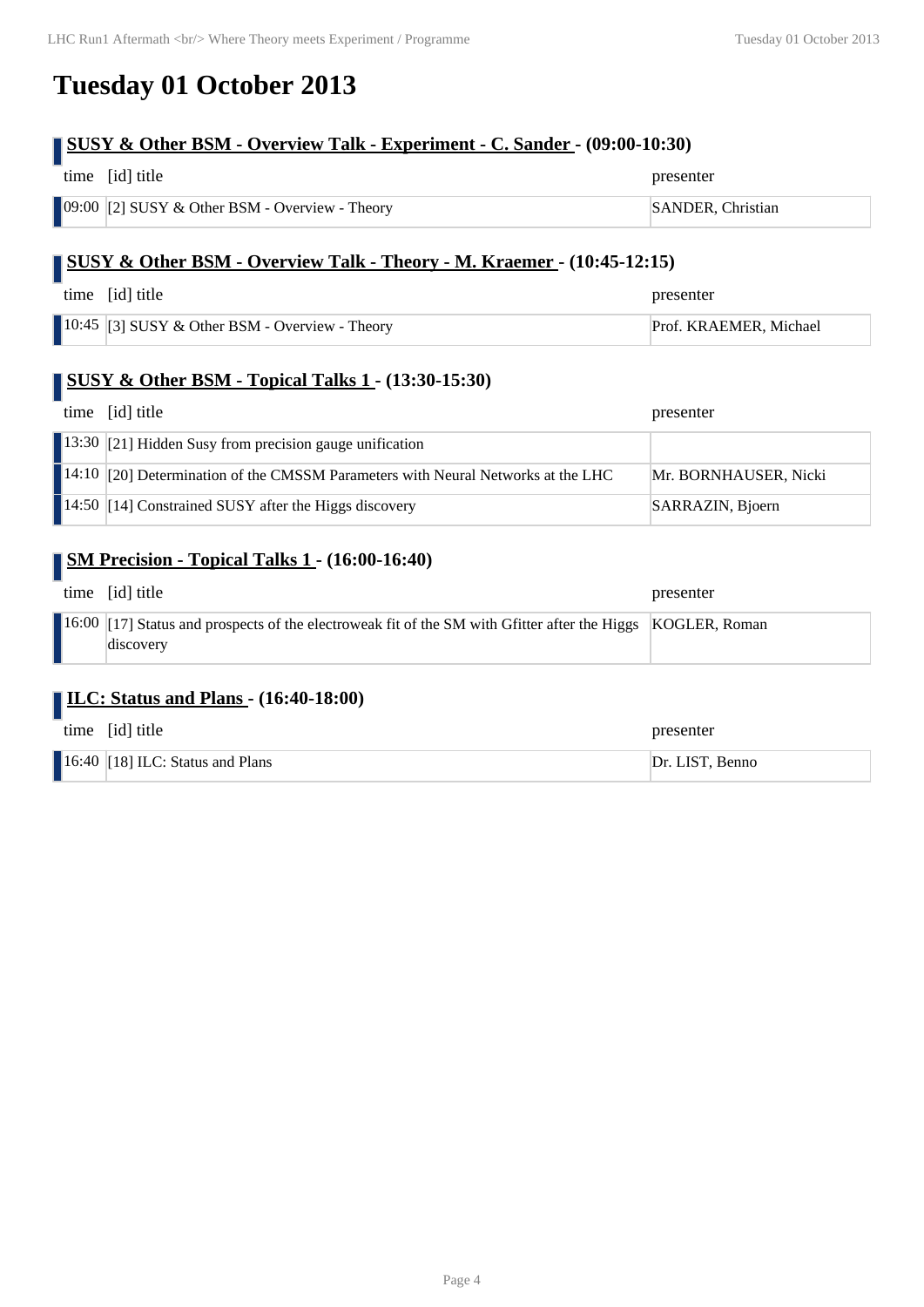# **Wednesday 02 October 2013**

### **SM Precision Physics - Overview Talk - Experiment - A. Glazow - (09:00-10:30)**

| time [id] title                                        | presenter     |
|--------------------------------------------------------|---------------|
| 09:00 [4] SM Precision Physics - Overview - Experiment | GLAZOW, Sasha |

#### **SM Precision Physics - Overview Talk - Theory -G. Zanderighi - (10:45-12:15)**

| time [id] title                                           | presenter          |
|-----------------------------------------------------------|--------------------|
| <b>10:45</b> [5] SM Precision Physics - Overview - Theory | ZANDERIGHI, Giulia |

#### **SM Precision Physics & SUSY - Topical Talks 2/3 - (13:30-15:00)**

| time [id] title                                              | presenter          |
|--------------------------------------------------------------|--------------------|
| 13:30 [8] NLO massive gauge boson pair production at the LHC | Dr. BAGLIO, Julien |
| $\blacksquare$ 14:15 [22] Phenomenology of light stops       |                    |

#### **SUSY and other BSM - Topical Talks 2 - (15:30-17:45)**

| time | [id] title                                                                      | presenter            |
|------|---------------------------------------------------------------------------------|----------------------|
|      | 16:15 [13] Where we do not want to go: avoiding charge- or color-breaking vacua | Dr. O'LEARY, Ben     |
|      | 17:00 [15] Checkmating your favourite BSM model                                 | Mr. SCHMEIER, Daniel |